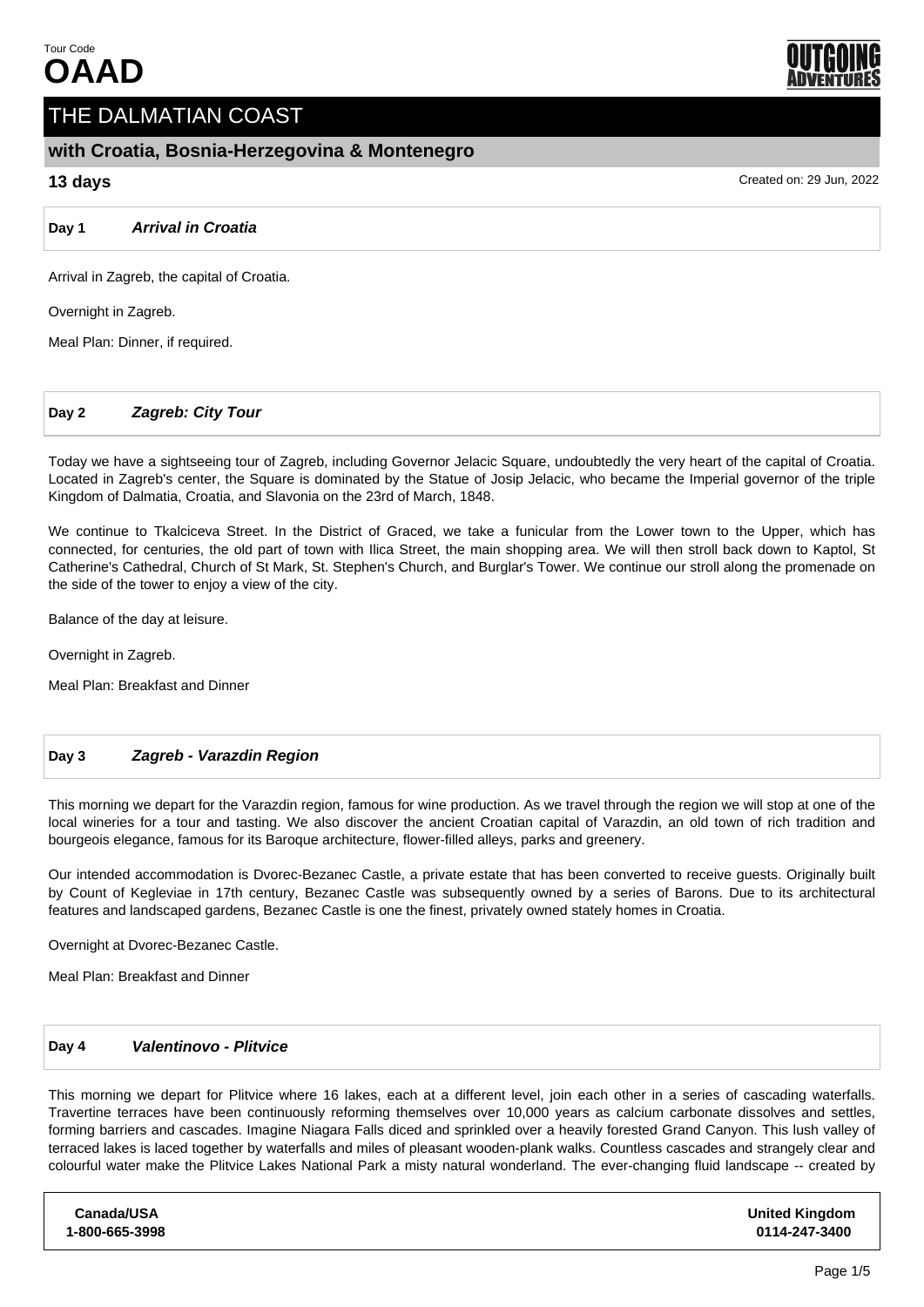

water, gravity, limestone and time -- is mesmerizing.

We will follow wooden paths on our walk around the Lower and Upper Lakes. Look for wildlife --the park is home to deer, wolves, wildcats, wild boar, and more than 160 species of birds (from eagles to herons to owls). The lakes (and local menus) are full of trout. The entire area is protected as one of UNESCO's Natural World Heritage Sites.

TOTAL WALKING TIME +/- 3 hours (leisurely, easy)

Overnight at Plitvice.

Meal Plan: Breakfast and Dinner

#### **Day 5 Plitvice - Zadar - Trogir**

Today we travel to the coast via Zadar, the ancient capital of Byzantine Dalmatia.

This large city has its historic center crowded on a small piece of land jutting into the Adriatic When it was occupied by the Germans in 1943, Allied bombings destroyed about 60% of the city. Zadar was rebuilt one more time, as it had been many times over its tumultuous history; it is for this reason that one can find a variety of architectural styles, from Roman Corinthian columns to Romanesque churches. We enter the city through one of the Venetian gates and proceed to the Roman Forum, the Church of St. Donatus and Cathedral of Anastasius, and visit the Archaeological Museum, with a fine collection of artifacts dating from Roman and medieval times. NOTE: In the event that the Archaeological Museum is closed, due to erratic opening hours, the Museum will be replaced with a visit of the Treasury, a collection of relics attended to by the order of Benedictine nuns in the Church and Nunnery of St. Mary.

We continue on to the medieval town of Trogir, one of the most beautiful and popular towns of the Dalmatian Coast. The heart of this Venetian walled town is Narodni Trg, with its white stone paved square, Cathedral, Communal Palace and Loggia. We visit the Cathedral of St. Lawrence, built between the 13th and 15th centuries by Slavic masters. The entire town has been preserved as yet another UNESCO World Heritage Site.

This evening is free to stroll and dine at your leisure.

Overnight in / near Trogir.

Meal Plan: Breakfast

#### **Day 6 Trogir - Split - Hvar**

This morning we travel to the island of Hvar via Split (ancient Spalato), the second largest city of Croatia. The historic city center actually lies in the walls of the enormous retirement Palace of the Roman Emperor Diocletian, built between 295-305 AD. The palace served as a palace, military fortress, and later, a fortified town. The city is enclosed by huge walls, pierced by 4 main gates, one on each side of the rectangular plan. Split usually has a lively morning market.

Later we take a short ferry ride to the island of Hvar. En route we will pass the island of Brac, which provided the lustrous white stone for the construction of the Cathedral of Sibenik, Diocletian's Palace at Split, the Cathedral of Liverpool, and the White House in Washington, DC.

The island of Hvar receives 2,724 hours of sunshine per year, more than anywhere else in Croatia, and is thus called the "Island of the Sun". Greeks from Paros first settled on the island in the 4th century BC in Pharos, the modern town of Stari Grad. In the 13th century, the capital of the island was transferred to the town of Hvar (a mutation of Pharos in Slavic) and prospered during the 3.5 centuries of Venetian rule. This picturesque town and marina is alive with the constant hum of activity.

Overnight in Hvar.

| Canada/USA     | <b>United Kingdom</b> |
|----------------|-----------------------|
| 1-800-665-3998 | 0114-247-3400         |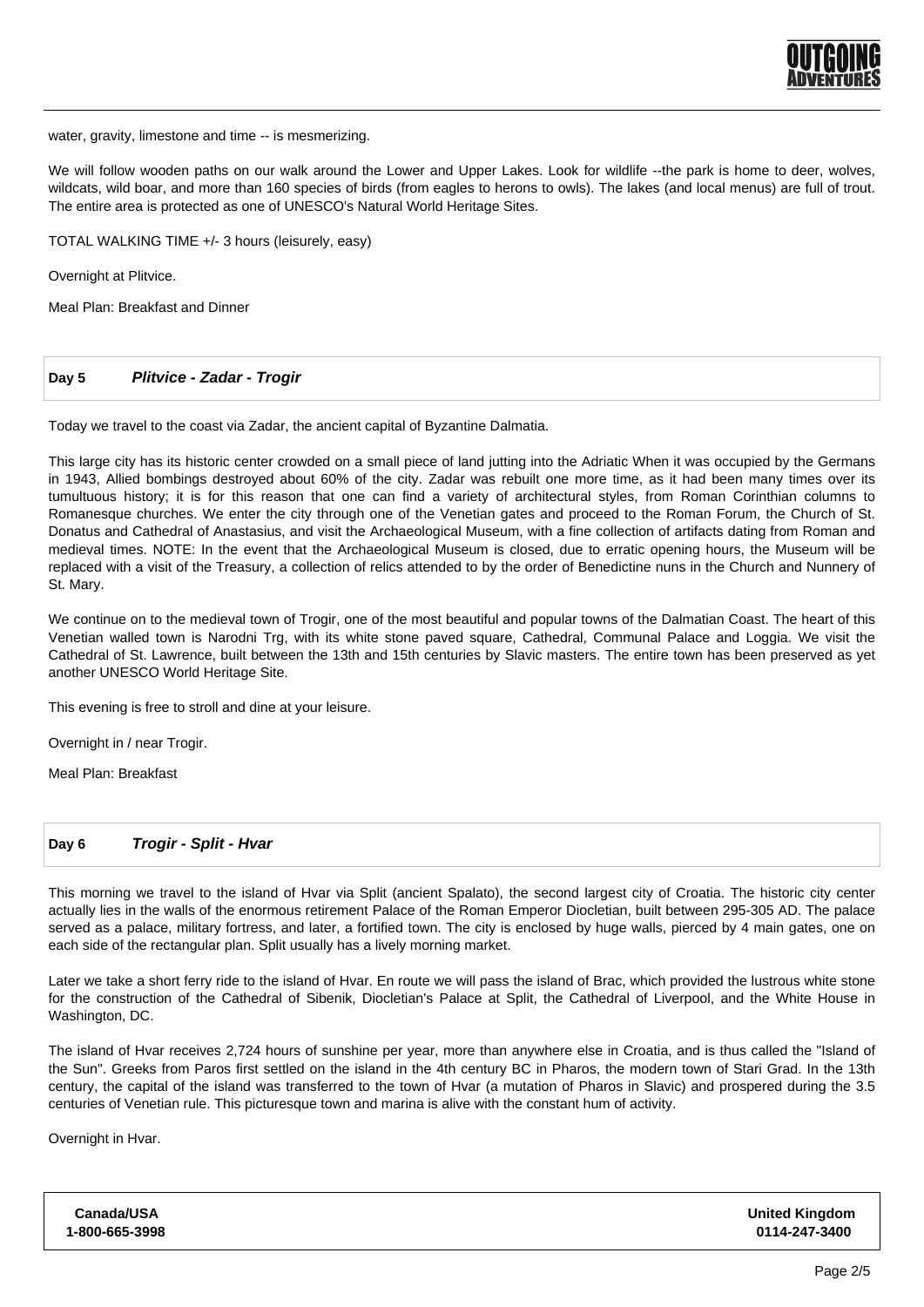

Meal Plan: Breakfast and Dinner

### **Day 7 Hvar: Walking Tour**

This morning we have a walking tour through narrow streets to the 15th century Franciscan Monastery, visit the Renaissance cloister, the old rectory that today houses a collection of lace, manuscripts and books; and the church with its remarkable collection of paintings. We also visit St Stephen's Cathedral.

The afternoon is free for independent exploration on this beautiful island. For those interested, there is an excellent hike up to the Venetian castle above town.

Overnight in Hvar.

Meal Plan: Breakfast and Dinner

#### **Day 8 Hvar: Vis & Blue Grotto Cruise**

Today we get out onto the water and enjoy a full-day cruise to to the island of Vis and the beautiful Blue Grotto on the island Bisevo.

It is about a two-hour sail to Vis, the outermost of Croatia's inhabited islands. Here we stroll though the enchanting seaside town of Komiza and visit one of the two best wineries on the island. After a seafood lunch (non-seafood alternatives available), we continue to the nearby island of Bisevo and into the entrancing Blue Grotto, where water-filtered sunlight shines in to bathe the cavern in an eerie, shimmering blue.

Return to Hvar in the late afternoon.

Overnight in Hvar.

Meal Plan: Breakfast and Lunch

#### **Day 9 Hvar, Croatia - Mostar, Bosnia-Herzegovina**

Today we depart Hvar by ferry to Drvenik from where we drive along the coast to Opuzen where we turn inland to the border crossing at Metkovic. After crossing into Bosnia, we drive to Pocitelj where we have a chance to stop and discover the exquisite blend of Mediterranean and Oriental architecture. From Pocitelj we will continue our drive to Mostar arriving in the afternoon.

Despite great damages suffered in the last war, the city on the emerald green River Neretva has preserved a great part of its authentic Oriental architecture and the way of life conceived on the boundaries of civilizations.

Overnight in Mostar.

Meal Plan: Breakfast and Dinner

#### **Day 10 Mostar, Bosnia-Herzegovina: Walking Tour - Dubrovnik, Croatia**

We begin our day with a walking tour of Mostar. Our tour will include a visit to the ancient city dating to the 16th/17th centuries, a visit inside a traditional house dating to this period, and a visit to the recently rebuilt Mostar Bridge, the emblem of the city. After our tour of Mostar, we will begin our journey to Dubrovnik. En route we will stop at the historic, fortified town of Ston. We arrive into Dubrovnik in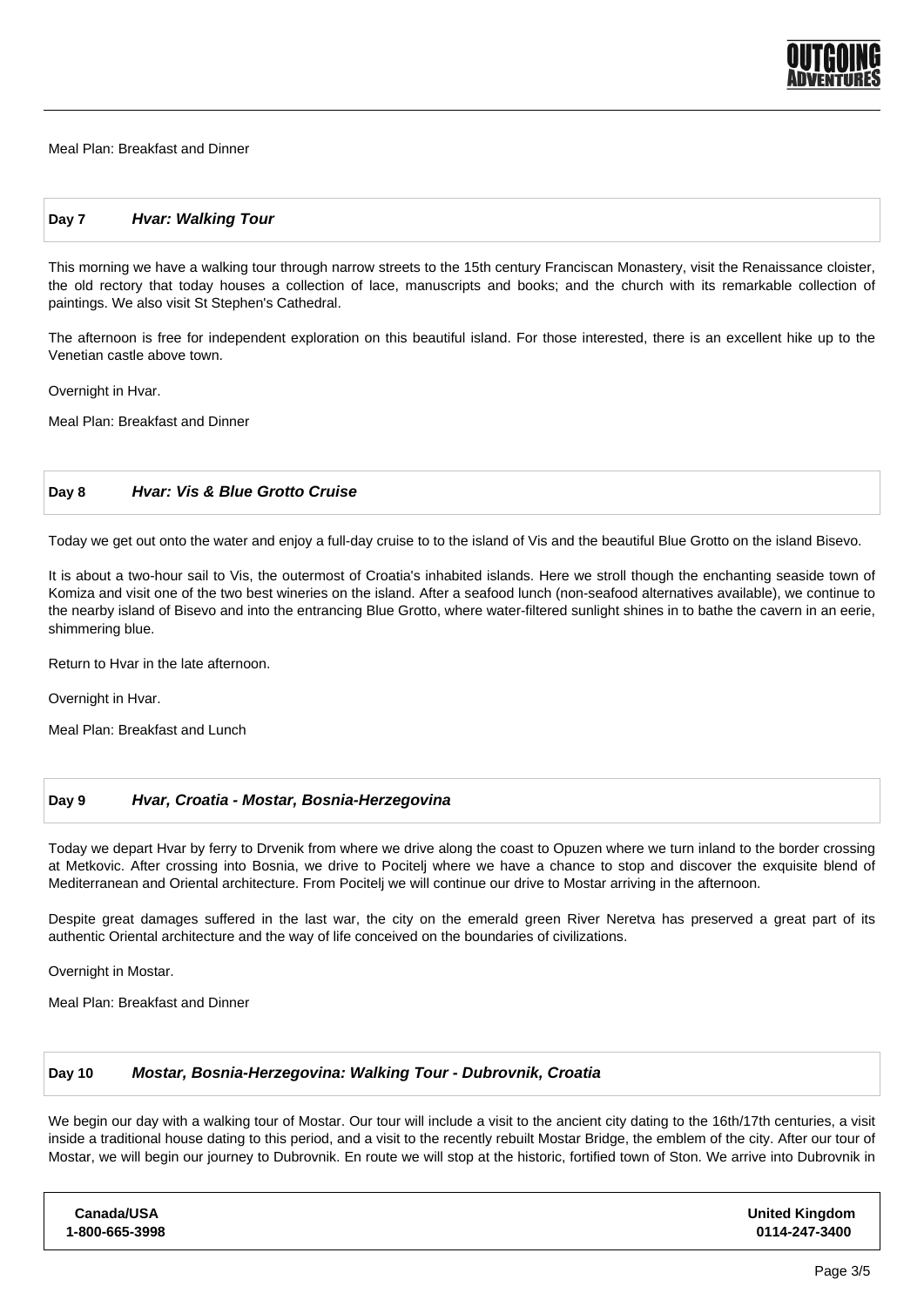

the late afternoon.

The history of Dubrovnik, or ancient Ragusa, begins in the 7th century, when it was under the protection of the Byzantine Empire. In the 12th century Ragusa, formerly an island, merged with mainland settlements and the channel between was filled in with carted-in material. Today this area is the main street of the old city named the Placa or Stradun. After shaking off the yoke of Venice in 1385, Ragusa became an independent republic. It remained one of the most powerful maritime powers in the Mediterranean for over four centuries (until 1808). Ragusa was the link between the Mediterranean and the Balkans and hence developed into an important centre of trade and shipping. Dairy products, wax, honey, timber, coals, salt, silver, lead, copper, wine, oil, fish and slaves were all traded. During the "Golden Age" of Ragusa in the 16th century, she had the 3rd largest merchant fleet in the world and consulates in over 50 countries. After changing hands a number of times, the city was finally ceded to Croatia (former Yugoslavia) and in 1918 the Slavic name of Dubrovnik was officially adopted.

Overnight in Dubrovnik (just outside Old Town).

Meal Plan: Breakfast and Dinner

### **Day 11 Dubrovnik: Walking Tour**

This morning features a walking tour of Dubrovnik's historic center. Dubrovnik has been called "Croatian Athens" and the "Pearl of the Mediterranean" for its astounding beauty, sophisticated history and culture, and prosperity.

Over the course of its tumultuous history, the city had to be extensively reconstructed; the earthquake of 1667 destroyed much of the city; and in recent memory, the town was bombarded by over 2,000 shells in 1991-2. After great international efforts, the city has been restored to its former glory, with its towering fortifications, magnificent medieval architecture, red tiled roofs, winding paved streets and picturesque harbours.

Today we visit the Cathedral and Sponza Palace; en route we will see many famous landmarks including Onofrio's fountain, the Clock Tower, Roland's Column and the Church of St. Blaise, the patron saint of Dubrovnik.

We also walk the walls of Dubrovnik, considered by many to be a highlight of our visit. The total circuit is nearly 2km / 1.25 mi, and from the bastions you will have magnificent views of the city's monuments, including the Minceta Tower, Revelin Tower, and the mighty fortress of St. Lawrence, with walls 12m / 40 feet thick!

Your afternoon is free to enjoy this memorable place.

Overnight in Dubrovnik.

Meal Plan: Breakfast and Dinner

### **Day 12 Dubrovnik - Montenegro - Dubrovnik**

Our encounter with one of Europe's newest countries begins in Boka Kotorska, the only fjord in the Mediterranean, a bay of 32 km / 20 miles cut deep into the stone tissue of the Orjen and Lovcen mountains. We then visit the town of Perast where we see the two small islands of St. George & Our Lady of the Rocks. We take a boat from Perast to Our Lady of the Rocks before continuing our drive along the coast to Kotor, a UNESCO World Heritage Site, where we visit the cathedral and Maritime Museum.

Return to Dubrovnik in the evening.

Remember your passports for today's excursion!! Border delays are possible and are taken into account when planning the content and pacing of today's programme.

Overnight in Dubrovnik.

Meal Plan: Breakfast and Dinner

| <b>United Kingdom</b><br>0114-247-3400 |
|----------------------------------------|
|                                        |